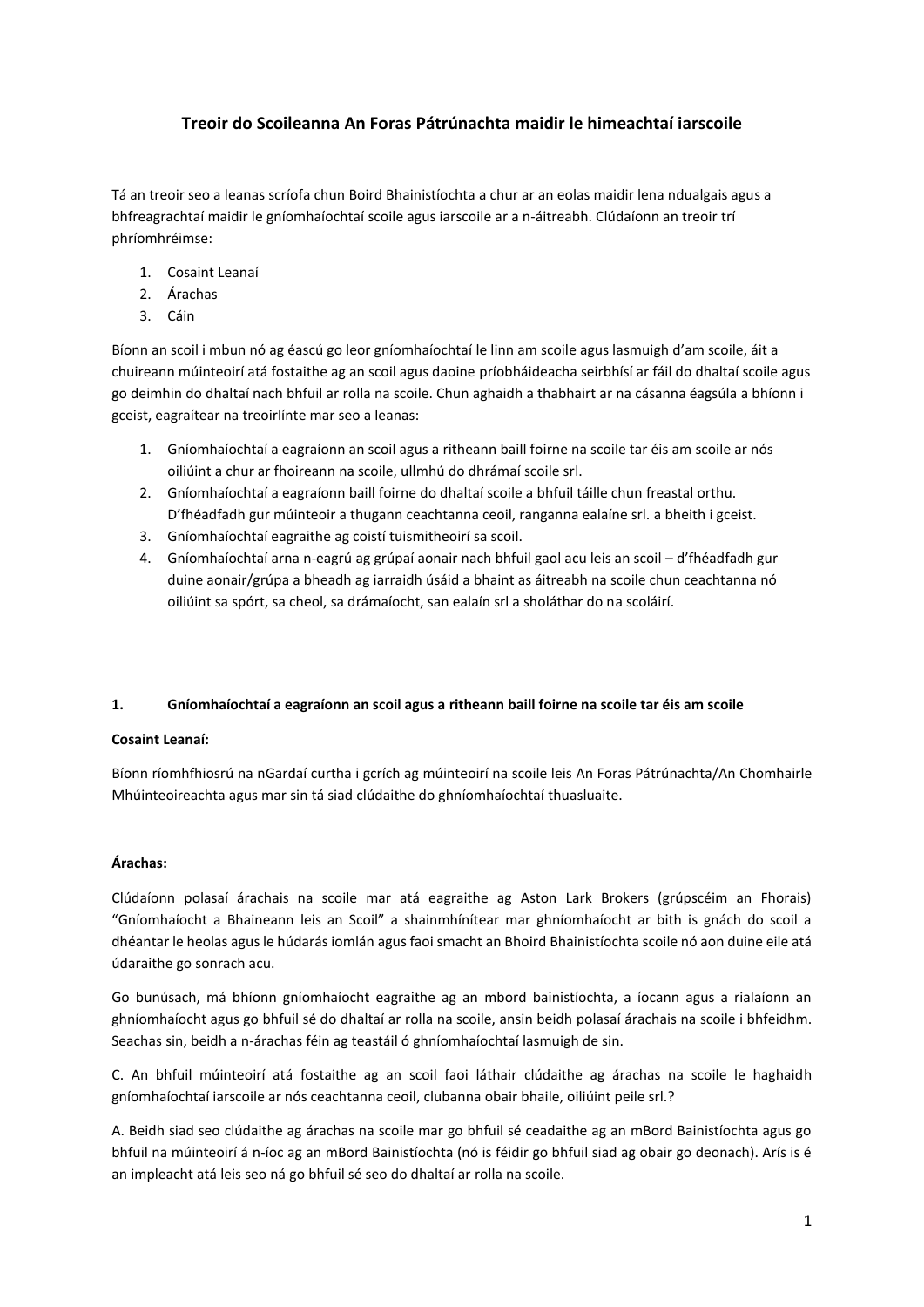## **Cáin:**

Ní mór do gach íocaíocht a dhéanann an scoil cloí le riachtanais na gCoimisinéirí Ioncaim.

Íoctar gach fostaí scoile lena n-áirítear múinteoirí páirtaimseartha, maoirseoirí seachtracha agus baill foirne neamhtheagaisc le seic nó go leictreonach tar éis cáin, MSU agus ÁSPC an fhostaí atá dlite a asbhaint.

Tá íocaíochtaí a dhéantar le múinteoirí agus le pearsanra eile as seirbhísí mar shampla rang iarscoile faoi réir cánach, MSU agus ÁSPC.

Má bhíonn ball foirne ag tabhairt ranganna tar éis am scoile sa scoil agus go n-éascaíonn an scoil an próiseas seo trí nóta a chur abhaile ag fógairt na ranganna nó má éascaíonn an scoil an t-airgead a bhailiú, meastar gurb í an scoil sin an fostóir. Ba cheart an íocaíocht a chur tríd an bpárolla agus ba cheart asbhaintí ábhartha a dhéanamh.

## **2. Gníomhaíochtaí a eagraíonn baill foirne do dhaltaí scoile a bhfuil táille chun freastal orthu**

#### **Cosaint Leanaí:**

Bíonn ríomhfhiosrú na nGardaí curtha i gcrích ag múinteoirí na scoile leis An Foras Pátrúnachta/An Chomhairle Mhúinteoireachta agus mar sin tá siad clúdaithe do ghníomhaíochtaí thuasluaite.

## **Árachas:**

C. Má tá múinteoirí atá fostaithe ag an scoil ag gearradh táillí ar dhaltaí as gníomhaíochtaí iarscoile an bhfuil siad clúdaithe ag árachas na scoile nó ar cheart go mbeadh a n-árachas féin ag na múinteoirí?

F. Sa chás seo, beidh ar na múinteoirí seo a gcuid árachais féin a shocrú. Tá sé seo amhlaidh toisc go bhfuil siad á n-íoc ag na daltaí (nó na tuismitheoirí) agus go meastar iad a bheith féinfhostaithe.

#### **Cáin:**

Más mian le ball foirne ranganna a reáchtáil go príobháideach (ceol, ranganna ealaíne srl.) ach go n-úsáideann sé/sí áitreabh na scoile, caithfidh an múinteoir sin na nithe seo a leanas a dhéanamh chun a chruthú go bhfuil sé/sí féinfhostaithe agus nach bhfuil an scoil páirteach sa ghnó:

- Deimhniú Imréitigh Cánach a sholáthar don Bhord
- Bíodh árachas ar leith acu ón scoil chun an ghníomhaíocht a chlúdach
- Cíos a íoc leis an scoil
- Ní ceadmhach don scoil aon pháirt a ghlacadh i bhfógraíocht ná airgead ar bith a bhailiú

Déantar é seo chun a léiriú nach bhfuil baint ag an scoil leis an ngnó nó go measfaí gurb í an fostóir í. Mar atá thuas, má tá ball foirne ag tabhairt ranganna tar éis am scoile sa scoil agus go n-éascaíonn an scoil an próiseas seo trí nóta a chur abhaile ag fógairt na ranganna nó má éascaíonn an scoil bailiú an airgid meastar gurb í an scoil sin an fostóir. Ba cheart, mar sin, an íocaíocht a chur tríd an bpárolla agus ba cheart asbhaintí ábhartha a dhéanamh.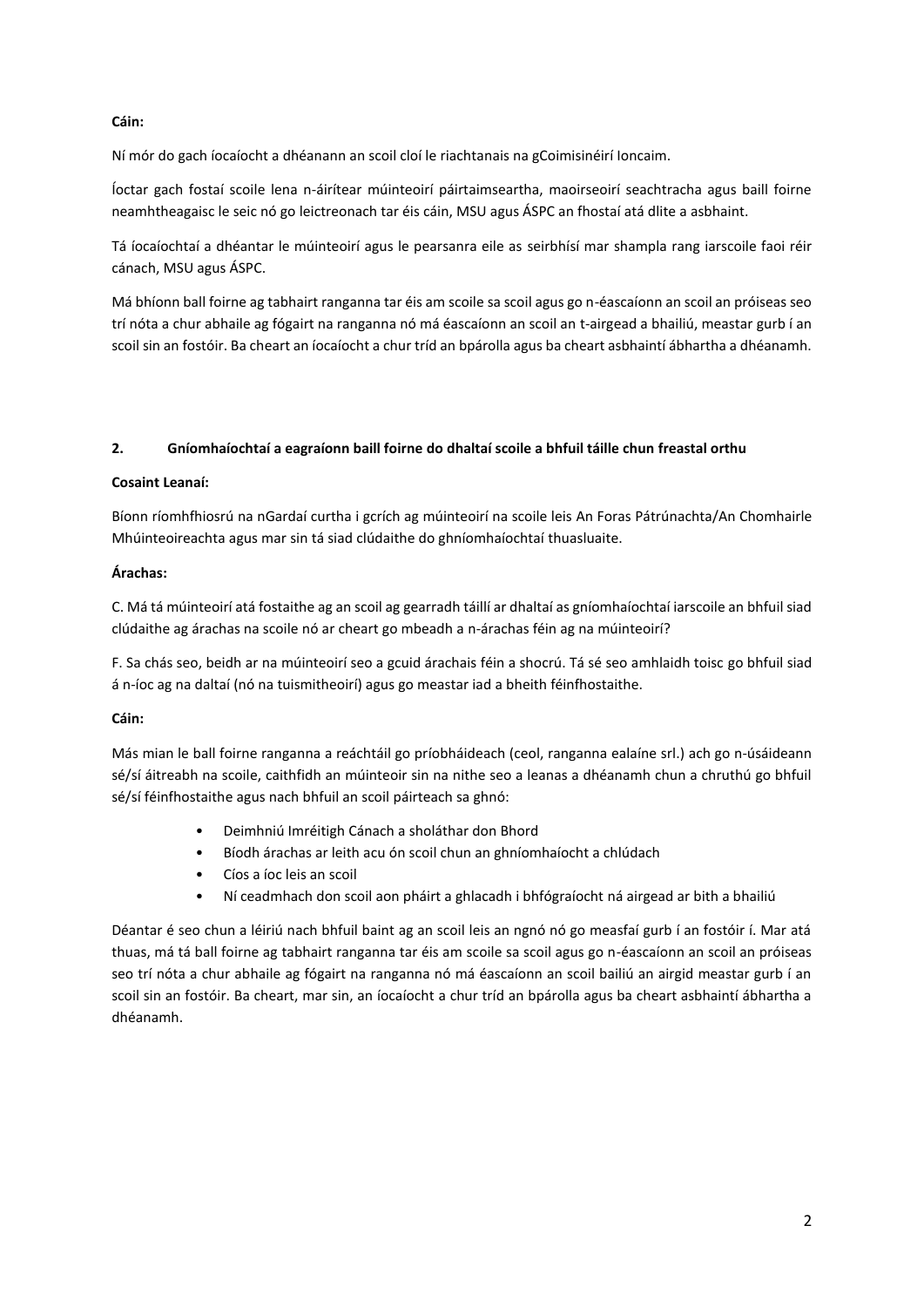## **3. Gníomhaíochtaí eagraithe ag coistí tuismitheoirí sa scoil**

#### **Cosaint Leanaí:**

Má eagraíonn coistí na dtuismitheoirí gníomhaíochtaí tar éis scoile ní mór dóibh siúd atá páirteach i seachadadh na gníomhaíochta dul trí phróiseas Ríomhfhiosrú na nGardaí (ach amháin más múinteoirí na scoile iad). Éascóidh An Foras Pátrúnachta an próiseas ríomhfhiosraithe seo.

## **Cás 1: Má tá tuismitheoir/oibrí deonach ag cabhrú le gníomhaíocht iarscoile**

Má tá tuismitheoir deonach ag cabhrú le gníomhaíocht iarscoile ní mór dóibh Foirm Ríomhfhiosraithe a chomhlánú agus í a sheoladh chuig An Foras Pátrúnachta sula dtabharfaidh siad faoin ngníomhaíocht.

## **Cás 2: Ranganna Reiligiúin Iarscoile i Scoileanna Ilchreidmheacha An Foras Pátrúnachta**

Má tá Coiste Tuismitheoirí ag eagrú ranganna creidimh tar éis scoile caithfidh an múinteoir a bheith ríomhfhiosraithe. Más múinteoir i scoil ar bith de chuid An Foras Pátrúnachta iad, déanfaidh An Foras Pátrúnachta/Comhairle Mhúinteoireachta an próiseas ríomhfhiosraithe a éascú.

Mura bhfuil an múinteoir fostaithe ag an scoil caithfidh siad nochtadh ríomhfhiosraithe a sholáthar don scoil. Mura bhfuil nochtadh ag an duine nó má tá ríomhfhiosrú déanta ag eagraíocht eile seachas An Foras Pátrúnachta, éascóidh An Foras Pátrúnachta an t-iarratas sin.

## **Árachas:**

## **Cás 1: Má tá tuismitheoir/oibrí deonach ag cabhrú le gníomhaíocht iarscoile**

Clúdaíonn polasaí árachais na scoile mar atá eagraithe ag Aston Lark Brokers (grúpscéim an Fhorais) "Gníomhaíocht a Bhaineann leis an Scoil" a shainmhínítear mar ghníomhaíocht ar bith is gnách do scoil a dhéantar le heolas agus le húdarás iomlán agus faoi smacht an Bhoird Bhainistíochta scoile nó aon duine eile atá údaraithe go sonrach acu.

Go bunúsach, má bhíonn gníomhaíocht eagraithe ag an mbord bainistíochta, a íocann agus a rialaíonn an ghníomhaíocht agus go bhfuil sé do dhaltaí ar rolla na scoile, ansin beidh polasaí árachais na scoile i bhfeidhm. Seachas sin, beidh a n-árachas féin ag teastáil ó ghníomhaíochtaí lasmuigh de sin.

#### **Cás 2: Ranganna Reiligiúin Iarscoile i Scoileanna Ilchreidmheacha An Foras Pátrúnachta**

Ní bheadh sé praiticiúil go mbeadh ar choistí tuismitheoirí árachas a fháil chun teagasc reiligiúin iarscoile i scoileanna Ilchreidmheacha a chlúdach agus mar sin d'fhéadfadh an ghníomhaíocht seo teacht faoi árachas na scoile. Má tá sé le teacht faoi árachas na scoile caithfidh an scoil cloí le riachtanais na gCoimisinéirí Ioncaim mar atá leagtha amach thíos.

Níor cheart go gcuirfeadh an freastal seo isteach ar stádas na scoile mar scoil ilchreidmheach. Níl ann ach meicníocht chun cuidiú le tuismitheoirí ar mian leo ranganna creidimh a eagrú dá leanaí tar éis uaireanta scoile.

**Cáin:**

# **Cás 1: Má tá íocaíocht le déanamh le tuismitheoir a chuidíonn le gníomhaíocht iarscoile agus Cás 2: Ranganna Reiligiúin Iarscoile i Scoileanna Ilchreidmheacha An Foras Pátrúnachta**

Cibé an mbaineann sé le tuismitheoir/oibrí deonach nó le teagasc reiligiúnach a sholáthar, tá feidhm ag an mbunphrionsabal céanna .i. má cheadaíonn an Bord Bainistíochta é, má íocann sé as agus má rialaíonn sé é, agus